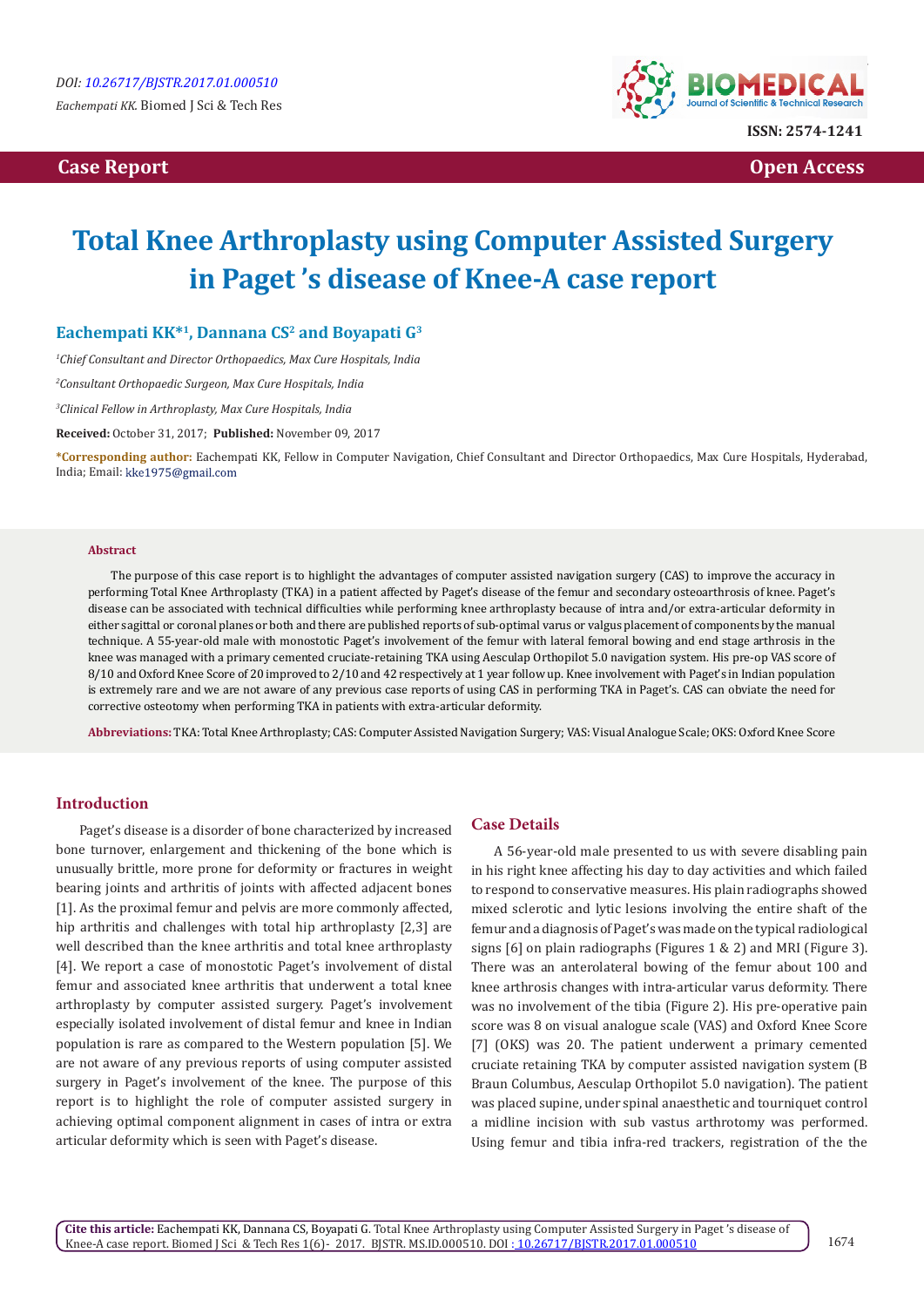following bony landmarks was made-posterior most part of medial and lateral femoral condyles, lowest point of medial tibial plateau, highest point of lateral tibial plateau, knee centre, anterior femoral cortex, most prominent points of medial and lateral malleoli and hip, knee and ankle centres were marked.



**Figure 1:** Plain radiograph showing the mixed sclerotic and lytic lesion typical of Paget's involving distal femur with arthritic changes in the knee. Note: There is no tibial side involvement with Paget's.



**Figure 2:** Long leg radiographs showing the characteristic lateral femoral bowing and involvement of the entire femur with Paget's. Notice the normal pelvis and contralateral femur.



**Figure 3:** The typical features of Paget's on T2 and T1 weighted MRI images showing a dominant signal intensity similar to that of fat corresponding to early mixed active phase.



The pre-operative deformities recorded on navigation system were 30 varus and 120 flexion deformity (Figure 4). After appropriate soft tissue releases and bone cuts, cemented cruciate retaining implants with size 6 femur, size 3 tibia and size -10 polyethylene insert was implanted. The final alignment postoperatively was 10 valgus and 70 flexion (Figure 5). The femoral component was intentionally anteriorized and inserted in flexion to avoid any notching of anterior femoral cortex (Figure 6). There was no need for a corrective osteotomy of the femur for the extraarticular deformity. The total blood loss was 180ml and operative time was 62minutes. Intra-operatively the knee was infiltrated with a cocktail mixture of 0.2% Ropivacaine-30ml, Ketorolac-60ml, Morphine 4mg, 0.5ml of 1:1000 Adrenaline and normal saline 30ml. An epidural catheter was inserted in the knee and left in place for 48 hours to facilitate regular infiltration with 0.2% Ropivacaine. Apart from these measures, the patient was given an adductor canal block in the immediate post-operative period. Adductor canal block is a pure sensory block which does not affect the quadriceps function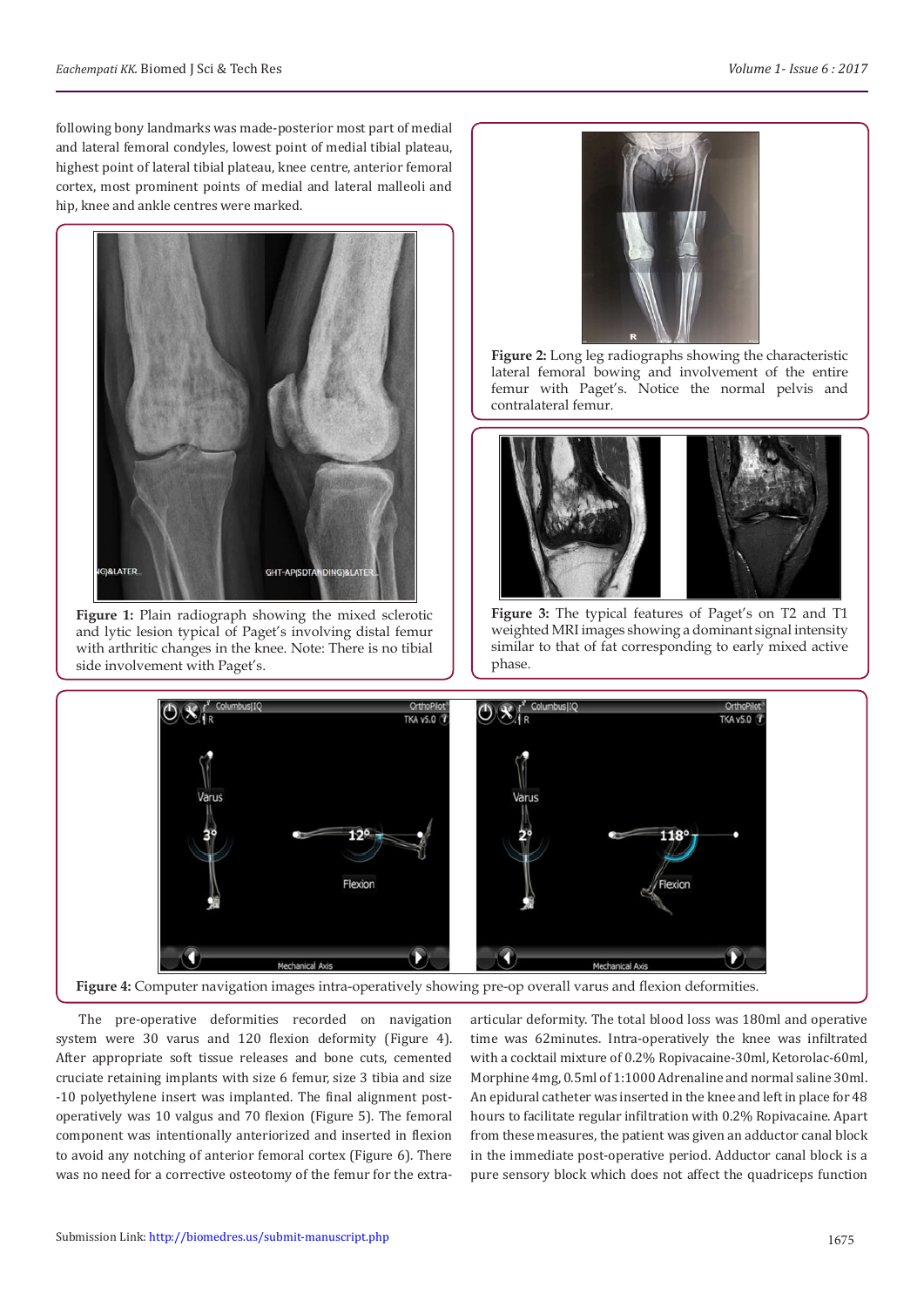and the patient was made to walk on day 0 with walker support along with commencement of immediate knee mobilization. The patient was also administered 1gm Tranexamic acid IV just before the surgery. There were no drains inserted. The antibiotic prophylaxis was with 1gm Cefuroxime intravenous pre-operatively and two further doses post-operatively. Thromboprophylaxis was with 2.5 gm Apixaban twice a day for two weeks along with TED stockings. The patient had an uneventful recovery and was discharged on day 3 and followed up on days 14, 6weeks, 3months, 6months and 1year. The patient returned to normal activities at 3months and at latest follow-up of 1 year the OKS was 38 and VAS score for pain was 2 (Figure 7).



**Figure 5:** computer navigation images showing the final component alignment.



**Figure 6:** Immediate post-operative radiograph showing correction of deformity and restoration of mechanical alignment. Notice the femoral component in slight flexion to avoid anterior femoral notching.



**Figure 7:** 1 year follow-up clinical photograph showing excellent functional.

## **Discussion**

Paget's disease of the bone is associated with a hypervascular and hyperdynamic state and the bone is unusually hard and brittle. The differential diagnosis of Paget's is osteopetrosis, fluorosis, sclerotic secondaries. Arthroplasty surgery in a joint adjacent to a Pagetic bone poses special challenges with the amount of blood

loss, increased operative time, bone hardness requiring special blades and drills to make the bone cuts and most importantly restoration of the correct mechanical alignment in view of any extra articular deformities [8,9]. These technical difficulties are well described with regards to hip arthroplasty but less literature with regards to the knee. All the reported cases in the knee are with conventional technique which reported satisfactory results but none with computer assisted surgery. Exposure of the knee can also be difficult in Paget's knee because of soft tissue contracture and hyperplastic patella [10] which we did not face in our case. When using an intramedullary guide by the conventional technique there is a possibility of femoral and tibial component size mismatch [4]. With the computer assisted surgery this problem can be overcome. In patients of Paget's with knee involvement the deformities are usually complex and multiplanar.

There could be a combination of intra and extra articular deformities and the extra-articular deformities may be in either sagittal or coronal planes along with torsional deformity. In the TKA done by conventional technique, there are reports of the knees being left outside the acceptable range of 50-100 valgus because of the difficulty in achieving a correction of the multiplanar deformities [4,11,12]. In the sagittal plane, because of the anterolateral bowing there is a potential risk of placing the femoral component in excessive flexion or extension by the conventional technique, in addition to the difficulty in using an intramedullary jig because of the bone hardness and risk of femoral perforation. With the help of computer assisted surgery [13], the hip, knee and ankle centres are accurately marked and potential anterior or posterior femoral notching can be avoided without affecting the flexion-extension gaps. We could also balance the knee with using a cruciate retaining prosthesis. There are previous reports of combined femoral corrective osteotomy and intramedullary nailing with simultaneous knee arthroplasty [14,15] for coronal plane